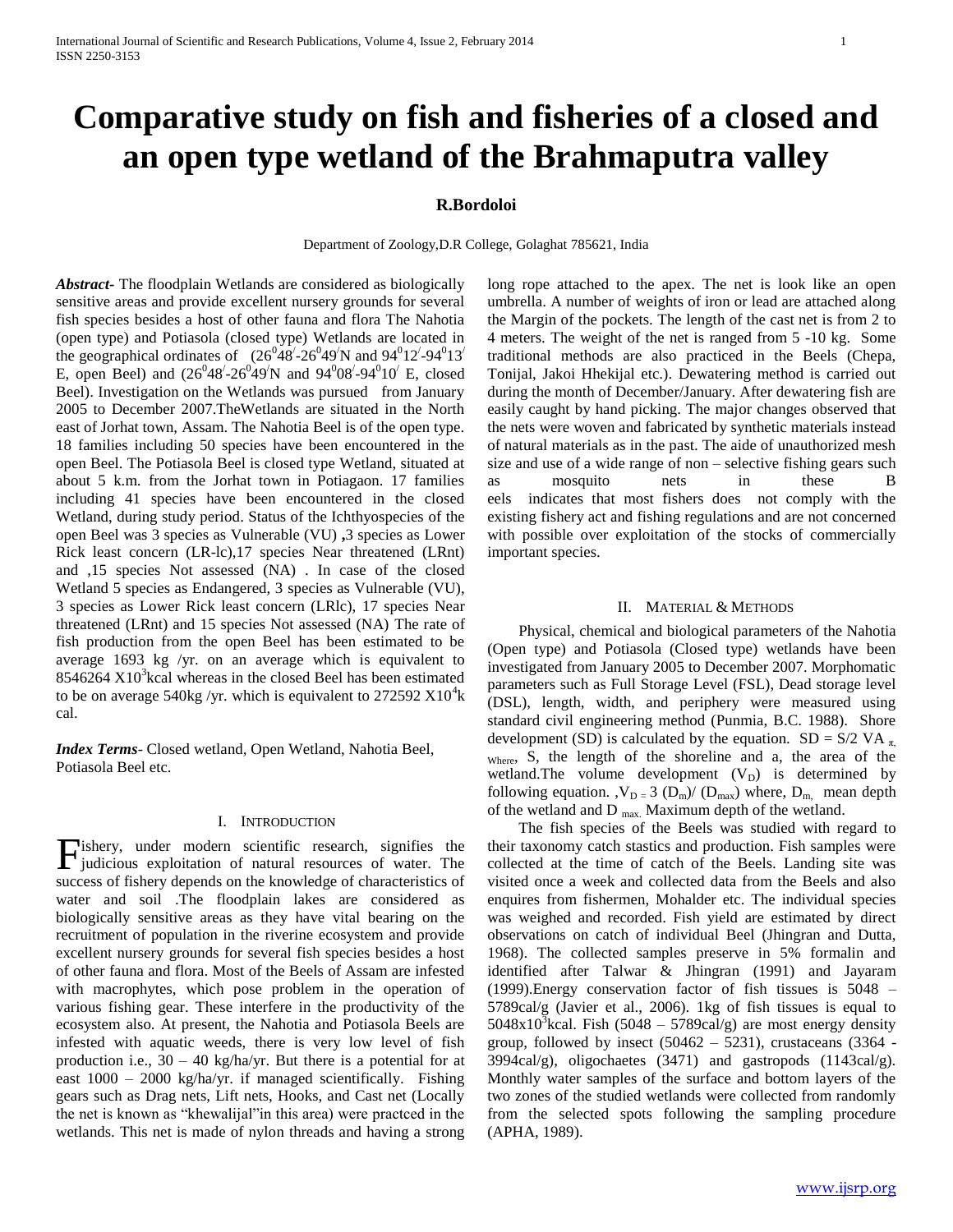## III. RESULT

 Study area of the Beels : The Nahotia (open type) and Potiasola (closed type) wetlands are located in the geographical ordinates of  $(26^{\circ}48^{\circ} - 26^{\circ}49^{\circ})N$  and  $94^{\circ}12^{\circ} - 94^{\circ}13^{\circ}$  E, open Beel) and  $(26^048' - 26^049'N$  and  $94^008' - 94^010'$  E, Closed Beel). Hydrotopograghic measurement of the closed and open type Wetlands (table 1) and hydro topographical map of the Wetlands are shown figure 4. 18 families including 41 and 50 species have been encountered in the closed and open Beel respectively during 2005-07 (table.2).

 Status of fishes according to IUCN are shown in table 2 & fig 1 for both the Wetlands. Annual fish yield was 41.53kg/ha (open Beel) and 25.65 kg/ha (closed Beel) (table 3&4). Average fish production of closed Beel was 500,520 and 600 in the years 2005, 2006 and 2007 respectively. Fish landing in open Beel was 1502, 1531, 2046 in the year 2005, 2006 and 2007 respectively (table 3&4). Fish production by different groups was 316 kg by the carps, catfish (270kg ), Feather Back (220kg), Murrel (120kg), *Anabus* (100kg) *C.batrachus*(40kg), *H.pneuses fossilis* (50), and Miscellaneous (577kg) in the open Wetland .Fish production by different group of fishes were as follow 10 kg by carps, *C.batrachus*(40kg), *H.pneuses fossilis* (50), catfish(54kg ), Feather Back (40kg), Murrels (30kg), and Miscellaneous (216kg) in the closed Wetland ( table 4 &fig.3). Physicochemical characterstics:

 Dissolved oxygen in Open Beels water ranged 6 to 10 ml/l with an average value 8.41 ml/l and in closed Beel ranges from 6.49 to 10.03 ml/l with an average value 8.23 ml/l during 2005 – 07(table 6). In open Beel, free  $\cos_2$  was 1.9 mg/l and in closed Beel with an average value 1.5mg/l.  $P<sup>H</sup>$  in open Beel was 6.30 – 7.7. And in Closed Beel fluctuated within 6.5 and 7.2. Hardness of water was higher (35) in open Beel than closed Beel. Minimum and maximum values were 18 and 50 (July and august) in cpen Beel whereas 15 and 35 in case of Closed Beel. Seasonal variation of turbidity have been observed in entire the years. Turbidity was higher (28 NTU) in open Beel than closed Beel (26.8 NTU) during 2005-07. Temperature in open Beel was 17.94  $o^C$ , minimum  $7 \space o^C$  and maximum  $23 \space o^c$ . Water temperatures in Closed Beel was 18.18  $o^C$ , minimum 7  $o^C$  and 24.5  $o^C$  maximum. The soil of both the Beels were of the alluvial type. The range of sand in soil was 36.7-40% with an average value of 38.12% and clay ranged from 26.8 - 30 36% with value 25.8 % in Nahatia (open Beel). In closed Beel, it ranged from 29 - 35% (sand) with mean value 32.8% and range of clay from  $20 - 23$  % with the mean value 21.5.

#### IV. DISCUSSION

 Wetlands are the creation of the river Brahmaputra in the flood plain area. The physiographic and morphometric features of both the Beels are different from each other. The area and water level of the Nahotia Beel is fully dependent upon the water level of the river Brahmaputra. During the summer season, the water level reaches a high level which drops down in the winter season .The area and depth of the Beel increases manifolds at the time of the flood. The area of the Beel expands upto about 80 ha. And the depth reaches up to about 8 meters. In Potiasola Beel the water level and area are dependent upon the

 18 families including 41 and 50 species have been encountered in the closed and open Beel respectively during 2005-07 (table.2). In the open wetland,out of 18 family the Cyprinidae family was found to be highest species (19) and followed by Belontidae, Siluridae and Channidae with 4 species each and Bagridae having 3 species each, Chandidae, Mastacembelidae, Nandiadae and Notopteridae with 2 species each. And also family such as Belonidae, Anabatidae, Clariidae, Cobitidae, Clupeidae, Chacidae, Heteropneustidae, Synbranchidae and Tetraodontidae were appering as single species in the open wetland (Nahotia).

 In the closed wetland (Potiasola), out of 17 families the Cyprinidae family was found to be highest species (13). And followed by Belontidae and Channidae with 4 species each and Siluridae and Bagridae having 3 species each, Chandidae, Mastacembelidae and Nandiadae with 2 species each. The remaining family such as Belonidae, Anabatidae, Clariidae, Cobitidae, Clupeidae, Heteropneustidae, Chacidae, Synbranchidae and Tetraodontidae were observed as single species in the wetland. Similar observation was reported by Singh (2009) and Abujam etal (2012). The International Union for Conservation of Nature and Natural Resources (IUCN) has categorized the conservation status of fish species available in the studied Beels. Out of the recorded species in the open *beel*, 5 species as Endangered (facing an extremely high risk of extinction, or dying out in the wild); 5 species as Vulnerable (VU) **(**facing a very high risk of extinction in the wild); 3 species as Lower Rick least concern (LRlc) (facing a high risk of extinction in the wild), 19 species Near threatened (LRnt) ,16 species are still Not assessed (NA) .I n case of the closed Wetland (Table 2 & fig 1), was 5 species as Endangered (facing an extremely high risk of extinction, or dying out in the wild); 3 species as Vulnerable (VU) **(**facing a very high risk of extinction in the wild); 3 species as Lower Rick least concern (LRlc) (facing a high risk of extinction in the wild), 17 species Near threatened (LRnt) and 15 species was Not assessed (NA) . 4% species were recorded as exotic and 96 % species were indigeneous in both the wetlands (fig.2). *T.putitora,T.tor Chitola chitola, Ompok pabda* (Ham) and *Ompok bimaculatus* are belongs to endangerous species in open beel. But only one species are found in the closed beel (*Ompok pabda* (Ham) which is also avaiable in the open beel. So far 267 fish species belonging to 114 genera under 38 families and 10 orders has been recorded and reported from the region. This is about 33.13% of total Indian fresh water fishes (Sen, 2000). Sarkar and Poonia (2000) evaluated the ornamental value of 172 fish species occurring in North Eastern Region. The status and export potentialities of indigenous ornamental fishes of India were highlighted by some workers (Dey, 1980 & 1982), Sen & Dey (1984), Nath (1986 & 1987) and Tamang (1992).

 Annual fish yield was 41.53kg/ha (Open Beel) and 25.65 kg/ha (Closed Beel) (table 3&4). Average fish production of Closed Beel was 540kg which is less than production of open beel (1693 kg 1), (table 3&4). Fish production by different group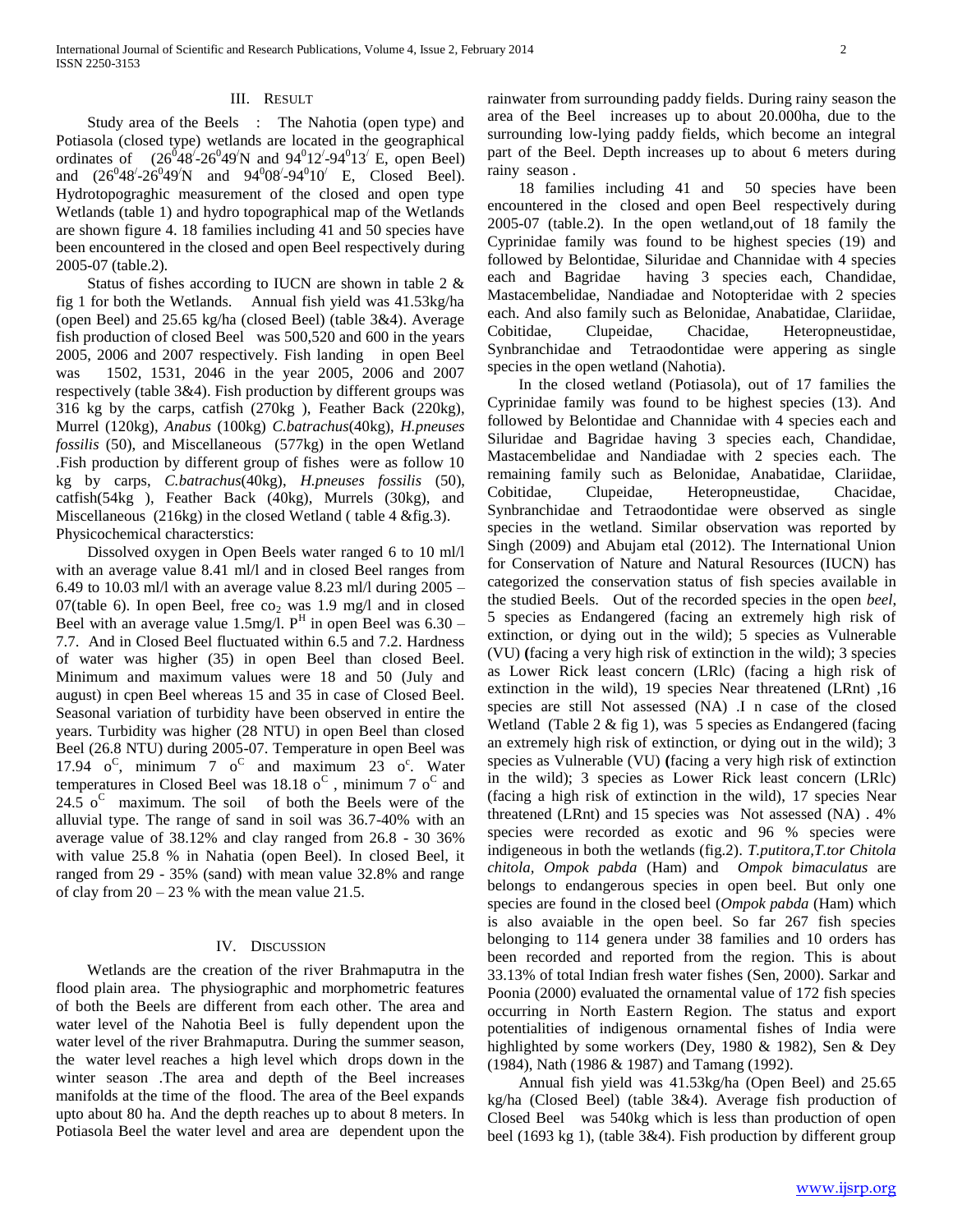of fishes was found catfish (54kg ), Mureles (30kg), *Anabus* (100kg) Feather Back (40kg), *H.pneuses fossilis* (50), *C.batrachus* (40kg), 10 kg by the carps and Miscellaneous (216kg) including ornamental fishes the closed Wetland ( table 3-4&fig.3).Highest production was from carp (270kg ), followed by catfish(270kg ), Feather Back (220kg), *Anabus* (100kg) , *H.pneuses fossilis* (50), *C.batrachus*(40kg) and Miscellaneous (577kg) including ornamental fishes in the open Wetland. Both beels dominated by ornamental fishes (577kg in open Beel and 216kg in closed Beel). Carp production (270kg), was higher in open Beel than the closed Beel (10 kg).Similar observation was found (Acharjee et al, 1998), Bordoloi 2010).

#### Energy production:

 The rate of fish production from the open Beel has been estimated to be average 1693 kg /yr. on an average which is equivalent to  $8546264 \times 10^3$  kcal. (1kg of fish is equal to  $5048x10<sup>3</sup>$ kcal/kg, table - 5. The contribution of various species in the energy output was as follows *Catla catla*  $35336X10^{\frac{3}{4}}$ k cal, *L*. *rohita*, 30288X10<sup>4</sup> k cal , *C.migrala*, 636048 X10<sup>4</sup> k cal, *L.*  gonius  $2524 \text{ X}10^5$  k cal, feather back  $111056 \text{ X}10^4$  k cal, Cat fishes, 136296  $X10<sup>4</sup>$  k cal (dominated by W.attu), live fishes including *Channa striatus,* 20192 X10<sup>4</sup> k cal, *C. puncatus1*, 15144  $X10^4$  k cal *,Channa muralus* ,2524  $X10^5$  k cal, C.batrachus1, 20192 X10<sup>4</sup>k cal, *H.fossilis* 2524 X10<sup>5</sup> k cal  $\mu$ *Anabus* 5048 X10<sup>4</sup> kcal and miscellaneous, 2912696 X10<sup>3</sup> kcal., Javieretal C. and Miguel P. (2006 ) reported that Fish (5048 – 5789cal/g) are most energy density group, followed by insect(50462 – 5231),crustaceans(3364 -3994cal/g),oligochaetys  $(3471)$  and gastropods  $(1143cal/g)$ .

 The rate of fish production from the Beel has been estimated to be on average of average 540kg /yr. on an average, which is equivalent to  $272592 \times 10^4$ k cal. The contribution of various species in the energy output was *C.batrachus* 20192 x10<sup>4</sup> kcal,*H.fossilis* 2524 x10<sup>5</sup> k cal, *Channa muralus* 5048 x10<sup>4</sup> k cal, *Channa striatus* 42,000k cal, *C. puncatus* 5048 x10<sup>4</sup> k cal, Common carps  $5048 \times 10^4$  k cal, feather back  $20192 \times 10^4$  k cal ,Carp 50480  $\bar{x}$ 10<sup>4</sup> kcal and Cat fishes 272592  $\bar{x}$ 10<sup>3</sup> k cal, table 5.

## Comercial production **:**

 Annual fish production was higher in ( 41.53kg/ha ) open Beel than (25.65 kg/ha )closed beel . Average fish production of Closed Beel was 540 kg/yr. and in Open Beel was 1693 k/yr. On the basis of inquiries made at the *beel*s sites, the Central Inland Fisheries Research Institute, Barrac pore has estimated yields varying from 14 to 488 kg/ha/year. Average yields of 17 *beel*s in the Brahmaputra valley is 134 kg/ha/year, compared to 285 kg/ha in 6 *beel*s of the Barak valley. The average yield of 23 *beel*s in Assam across the districts is 173 kg/ha (Sugunan and Sinha, 2000). Present production is less due overexploitation fishes, habitat loss and using of unauthorized fishing gears as

well as catch of juvenile in the months of July ,August and September .

#### V. PHYSICOCHEMICAL CHARECTERSTICS OF WATER

 Seasonal variation of dissolved oxygen has been observed throughout the entire year during the investigation. Dissolved oxygen in open Beels water ranged from 6 to 10 ml/l with an average value of 8.41 ml/l and in Closed Beel ranges, 6.49 to 10.03 ml/l with an average value of  $8.23$  ml/l during  $2005 - 07$ . In open Beel, free co<sub>2</sub> was ranged from  $0.5 - 3.3$  mg/l with an average value 1.9 mg/l and in closed Beel ranged from  $0.5 - 3.2$ with an average value 1.5mg/l. Free co<sub>2</sub> ( $r = -0.793$ ) is negatively correlated to dissolved oxygen . Hardness of water in the open Beel ranged from  $18 - 50$  mg/l with an average value of 35 mg/l whereas in closed Beel it ranged from  $15 - 35$  mg/l with an average value of 23.1mg /l. Turbidity of water in open Beel fluctuated from  $18 - 50$  (NTU) with an average value of 28 (NTU) whereas in the closed Beel it ranged from 15 – 35(NTU) with an average value of 26.8(NTU).  $p^{H}$  of water in the open Beel ranged from  $6.30 - 7.7$  with an average value of 6.9 while in the closed Beel the was from  $5.6 - 7.2$  with an average value of 6.8 . Surface water temperature of the open Beel ranged from  $7 - 23$ °C with an average value of about 17.9°C. The average water temperature of the Closed Beel fluctuated from 7°C to 24.5°C with an average value of 18.8°C,table. 5. The minimum and maximum temperature of Closed Beel and open Beels were  $9.8^{\circ}$ c (January) and  $32.3^{\circ}$ c (August). Air temperature of the Beel varied from  $9.8 - 33.80^{\circ}$  with an average temperature  $23.680^{\circ}$  and in the Closed Beel the range was 9 – 33.5 0° with an average range 23.68 0° during 2005 – 07. Air temperature has a significant positive correlation at the level 0.01 with water temperature  $(r=0.972)$  and turbidity  $(r = 0.972)$ , Physico – chemical parameters of water and soil have multiple positive correlations (5% level) with fish production , growth of aquatic macrophytes as well as plankton density. Several workers have reported variable dissolved oxygen level in the beels of Assam. For instance Yadava *et al*., (1987) recorded 2.6 to 10.9 mg/l Jhingran and Pathak (1987) 4.27 to 11.2mg/l; Acharjee *et al*. (1999) 5.4 to 8.18mg/l.

#### VI. ACKNOWLEDGEMENT

 I have acknowledged the University Grant Commission (UGC) for providing financial assistance to carryout the research work. I wish to express my gratitude to Prof.U.C.Goswami, Dept of Zoology, Gauhati University for his guidance during preparation the manuscript.

**Table.1.Hydrotopograghic measurement of the Closed and Open type wetlands (FSL= Full storage level, DSL = Dead storage level.**

| Parameters       | Open Beel | Closed Beel |
|------------------|-----------|-------------|
| Area at FSL (ha) | 80        | 20          |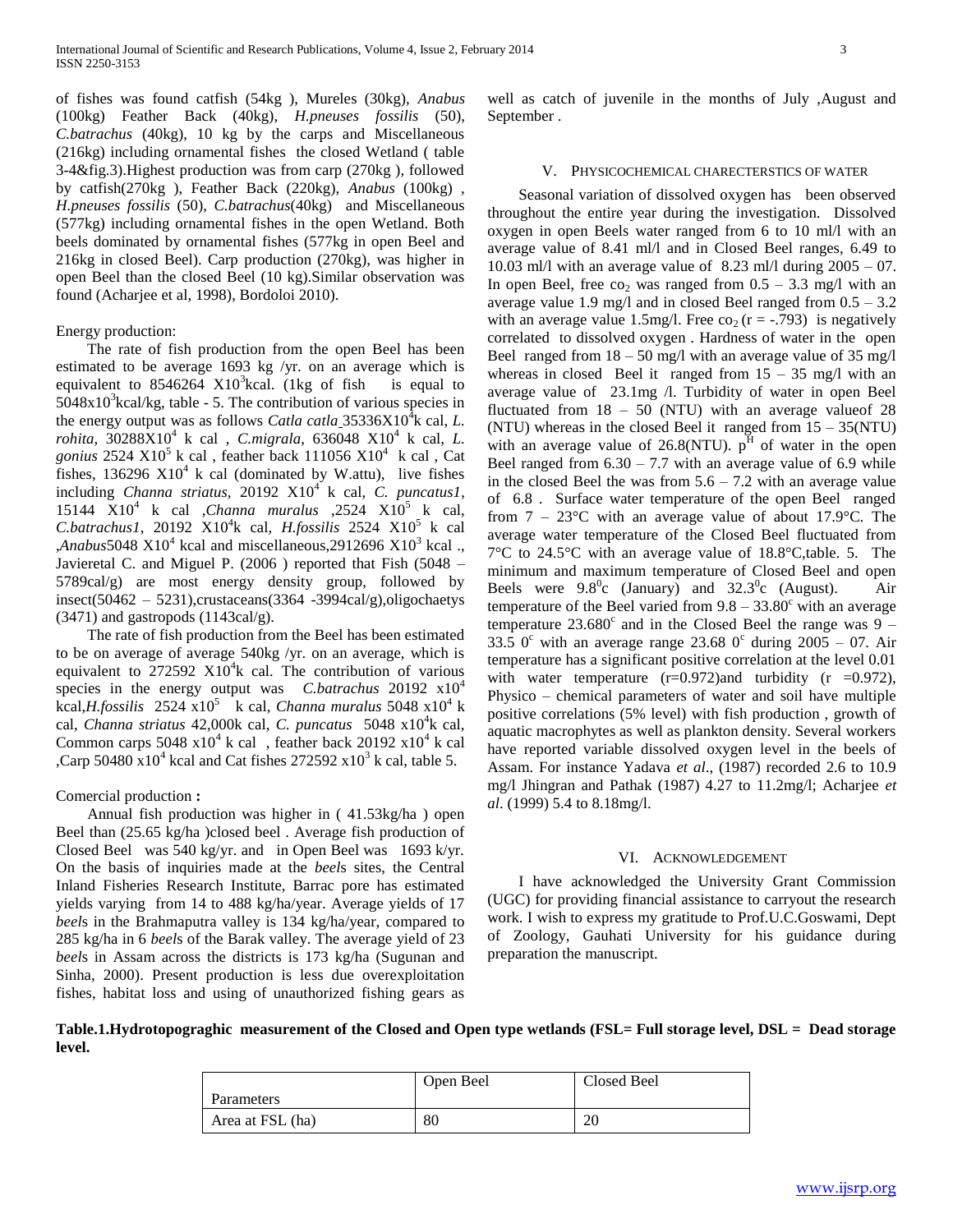| Area at DSL (ha)                   | 66         | 13.25    |
|------------------------------------|------------|----------|
| Total volume at FSL m3)            | 1610448.84 | 31729.62 |
| Total volume at DSL m3)            | 88724.42   | 15864.81 |
| Maximum length at FSL (m)          | 1500       | 1000     |
| Maximum width at FSL (m)           | 600        | 500      |
| Maximum length at DSL (m)          | 930        | 500      |
| Maximum width at DSL (m)           | 710        | 210      |
| Maximum depth at FSL (m)           | 8          | 6        |
| Minimum depth at FSL (m)           | 3          | 0.25     |
| Mean depth $(Dm)$ at $FSL(m)$      | 2.5        | 2.54     |
| Maximum depth at DSL (m)           | 3          | 2.10     |
| Minimum depth at $DSL(m)$          | 1.25       | 0.20     |
| Mean depth (Dm) at DSL (m)         | 1.1        | 0.25     |
| Volume development (VD) at<br>FSL) | 9.6        | 3.96     |
| Volume development (VD) at<br>DSL  | 7.2        | 0.25     |

**Table 2. Status of the Ichthyospecies of the Nahotia (Open Beel) and Potiasola (Closed Beel) wetlands. Critical Endangered (CR), Endangered (EN), Vulnerable (VU), Lower Rick near threatened (LR - nt), Lower Rick least concern (LR lc) and Not assessed (NA) (January 2005 –December 2007).**

| Family        | Species                       | Occurrence                   |                                  |           | Economic<br>importance                                    |
|---------------|-------------------------------|------------------------------|----------------------------------|-----------|-----------------------------------------------------------|
|               |                               | Nahotia<br>Wetland<br>(Open) | Potiasola<br>Wetland<br>(Closed) |           |                                                           |
| 1.Anabatidae  | 1.Anabus testudineus (Ham.)   | $\sqrt{ }$                   | $\sqrt{}$                        | VU        | Edible,<br>Good<br>Medicinal<br>value, Aqurium<br>species |
| 2. Belontidae | 1.Trichogaster fasciata       | $\sqrt{ }$                   | $\sqrt{}$                        | <b>NA</b> | Edible, Aqurium<br>species                                |
|               | 2. T. labiosa                 | $\sqrt{ }$                   | $\sqrt{}$                        | <b>NA</b> | Edible, Aqurium<br>species                                |
|               | $3. T.$ lalia                 | $\sqrt{ }$                   | $\sqrt{}$                        | <b>NA</b> | Edible, Aqurium<br>species                                |
|               | 4. T. sota                    | $\sqrt{}$                    | $\sqrt{}$                        | <b>NA</b> | Edible, Aqurium<br>species                                |
| 3. Beloni dae | 1. Xenentodon cancilla (Ham.) | $\sqrt{ }$                   | $\sqrt{}$                        | LR-nt     | Edible, Aqurium<br>species                                |
| 4. Bagr i dae | 1.Mystus cavasius (Ham.)      | $\sqrt{ }$                   | $\sqrt{}$                        | LR-nt     | Edible, Aqurium<br>species                                |
|               | 2. M. tengra (Ham.)           | $\sqrt{ }$                   | $\sqrt{}$                        | <b>NA</b> | Edible, Aqurium<br>species                                |
|               | 3. Rita Rita (Ham.)           | V                            | V                                | LR-nt     | Edible                                                    |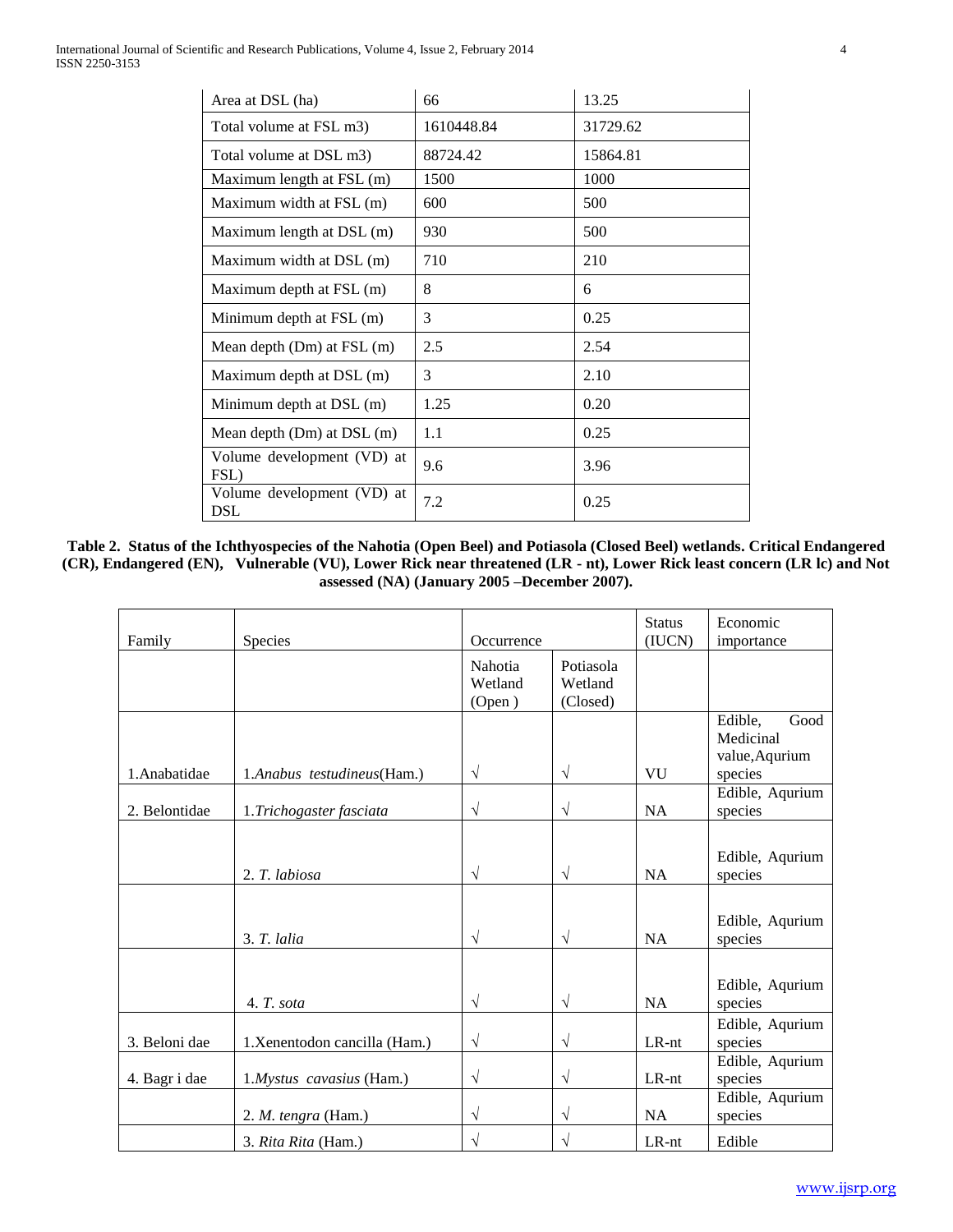| 5.Chandi dae       | 1.C.handa nama (Ham.) |                              | $\sqrt{}$         | $\sqrt{}$   |                                 |                   | NA                      | Edible, Aqurium<br>species |                                    |  |
|--------------------|-----------------------|------------------------------|-------------------|-------------|---------------------------------|-------------------|-------------------------|----------------------------|------------------------------------|--|
|                    |                       | 2. Parambassis ranga (Ham.)  |                   | $\sqrt{}$   |                                 | $\sqrt{}$         |                         | NA                         | Edible, Aqurium<br>species         |  |
| 6.Chacidae         | 1.Chaca chaca (Ham.)  |                              |                   | $\sqrt{}$   |                                 | $\sqrt{}$         |                         | NA                         | Good<br>Edible,                    |  |
|                    |                       |                              |                   |             |                                 |                   |                         |                            | Aqurium species<br>Edible, Good    |  |
|                    |                       |                              |                   |             |                                 |                   |                         |                            | Medicinal value                    |  |
| 7. Clariidae       |                       | 1. Clarius batrachus (Linn.) | $\sqrt{}$         |             |                                 | $\sqrt{}$         |                         | <b>VU</b>                  | Aqurium species<br>Edible, Aqurium |  |
| 8. Cobitidae       |                       | 1. Botia dario (Ham.)        | $\sqrt{}$         |             |                                 | V                 |                         | NA                         | species                            |  |
| Family             | <b>Species</b>        |                              | Occurrence        |             |                                 |                   | <b>Status</b><br>(IUCN) |                            | Economic importance                |  |
|                    |                       |                              | Nahotia<br>(Open) | Wetland     | Potiasola<br>Wetland            |                   |                         |                            |                                    |  |
| 9.<br>Cyprinidae   | (Ham.)                | 1.Amblypharyngodonmola       | $\sqrt{2}$        |             | $\sqrt{ }$                      |                   | LR-lc                   |                            | Edible, Aqurium species            |  |
|                    |                       | 3.Chela apter(ham).          | $\sqrt{}$         |             | $\sqrt{}$                       |                   | <b>NA</b>               |                            | Edible, Aqurium species            |  |
|                    |                       | 4. Cirrhinus mrigala(ham).   | $\sqrt{}$         |             | $\sqrt{}$                       |                   | LR-nt                   | Edible                     |                                    |  |
|                    |                       | 5.Labeo bata.                | $\sqrt{ }$        |             | $\sqrt{2}$                      |                   | LR-nt                   | Edible                     |                                    |  |
|                    |                       | 6.Labeo gonius (ham).        | $\sqrt{}$         |             | $\sqrt{}$<br>LR-nt              |                   | Edible                  |                            |                                    |  |
|                    |                       | 7. Puntius chola (ham.)      | $\sqrt{}$         |             | $\sqrt{}$<br>VU                 |                   |                         | Edible, Aqurium species    |                                    |  |
| 8.P.sophore (ham.) |                       | $\sqrt{}$                    |                   | $\sqrt{ }$  |                                 | LR-nt             |                         | Edible, Aqurium species    |                                    |  |
|                    |                       | 9. P.ticto (ham)             | $\sqrt{}$         |             | $\sqrt{ }$                      |                   | LR-nt                   |                            | Edible Aqurium species             |  |
|                    |                       | 10. P. sarrana.              | $\sqrt{}$         |             | X<br>VU                         |                   |                         | Edible                     |                                    |  |
|                    | 11.Rasbora            | daniconius(ham.).            | $\sqrt{}$         |             | $\sqrt{}$                       |                   | <b>NA</b>               |                            | Edible Aqurium species             |  |
|                    | (Lin.)                | 12. Cyprinus carpio carpio   | $\sqrt{ }$        |             | $\sqrt{ }$                      |                   | Exotic                  | Edible                     |                                    |  |
|                    |                       | 13. Ctenopharyngodon idella  | $\sqrt{}$         |             | $\sqrt{}$                       |                   | Exotic                  | Edible                     |                                    |  |
|                    |                       | 14. Catla catla              | $\sqrt{ }$        |             | $\mathbf X$<br>${\rm V}{\rm U}$ |                   |                         | Edible                     |                                    |  |
|                    | 15. L. calbasu        |                              | $\sqrt{}$         |             | X                               |                   | LR-nt                   | Edible                     |                                    |  |
| 16. L. rohita      |                       | $\sqrt{ }$                   |                   | $\sqrt{ }$  |                                 | $LR-nt$<br>Edible |                         |                            |                                    |  |
| 17. T.putitora     |                       | $\sqrt{}$                    |                   | $\mathbf X$ |                                 | EN                | Edible                  |                            |                                    |  |
| 18. T.tor          |                       | $\sqrt{2}$                   |                   | $\mathbf X$ |                                 | ${\rm EN}$        | Edible                  |                            |                                    |  |
|                    |                       | 19. Pangusia pangusia        | $\sqrt{}$         |             | $\mathbf X$                     |                   | NA                      | Edible                     |                                    |  |
| Family             |                       | Species                      |                   | Occurrence  |                                 |                   | <b>Status</b>           |                            | Economic importance                |  |
|                    |                       |                              |                   |             |                                 |                   | (IUCN)                  |                            |                                    |  |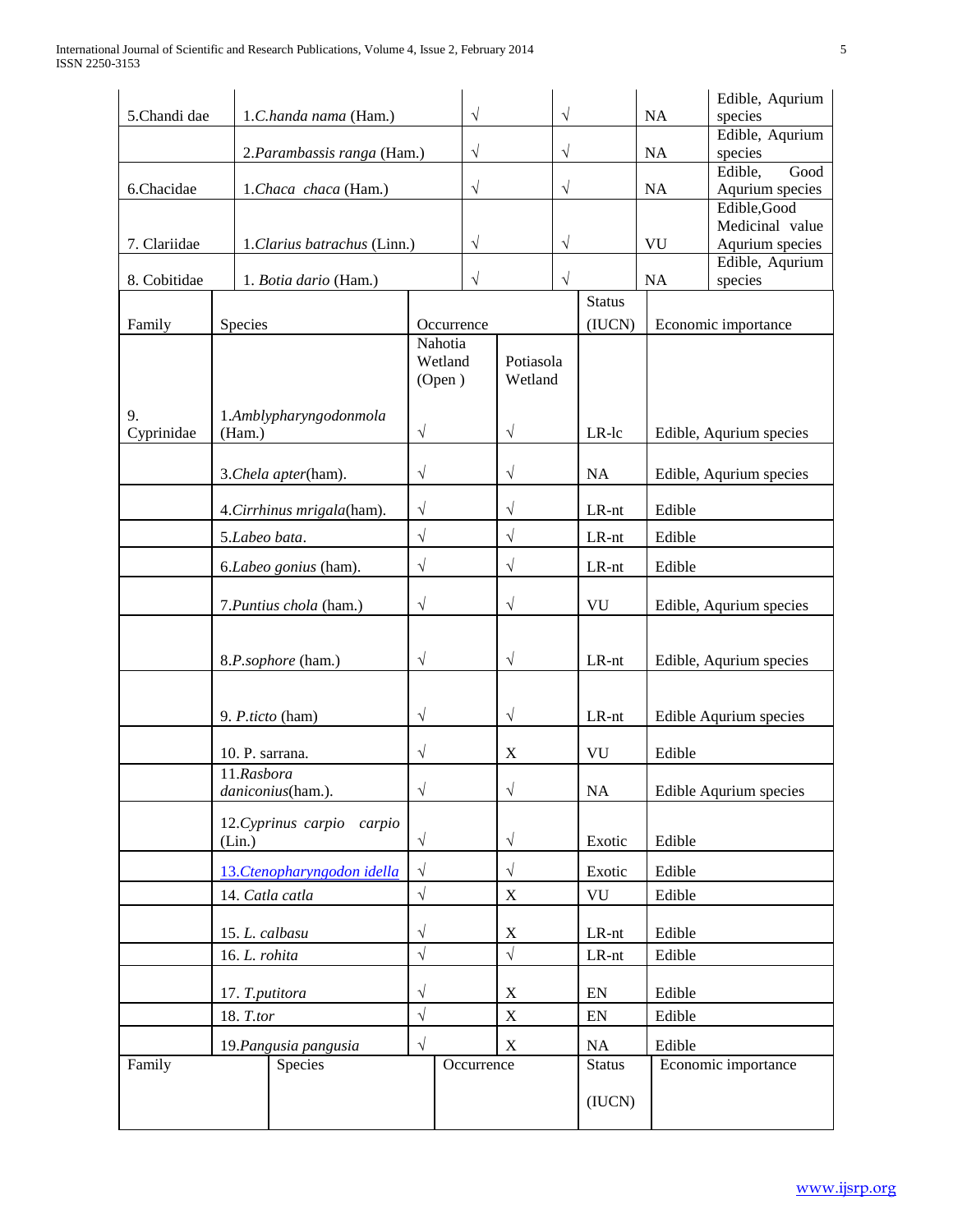|                      |                                                 | Nahotia<br>Wetland<br>(Open) | Potiasola<br>Wetland<br>(Closed) |           |                                                      |
|----------------------|-------------------------------------------------|------------------------------|----------------------------------|-----------|------------------------------------------------------|
| 10. Channidae        | 1. Channa<br>gachua<br>(Ham.-Bloch.)            | $\sqrt{}$                    | $\sqrt{}$                        | <b>NA</b> | Edible, Good<br>Aqurium<br>species                   |
|                      | 2.C. marulius (Ham.)                            | $\sqrt{}$                    | $\sqrt{ }$                       | $LR-nt$   | Edible Aqurium species                               |
|                      | $\overline{C}$ .<br>3.<br>punctatus<br>(Bloch.) | $\sqrt{ }$                   | $\sqrt{ }$                       | $LR-nt$   | Edible Aqurium species                               |
|                      | 4. C. striata (Bloch.)                          | $\sqrt{}$                    | $\sqrt{}$                        | LR-lc     | Edible Aqurium species                               |
| 11. Clupeidae        | 1.<br>Gudusia chapra<br>(Ham)                   | $\sqrt{ }$                   | $\sqrt{}$                        | LR-lc     | <b>Edible Aqurium species</b>                        |
| 12.Heteropneutidae   | 1.Heteropneustes<br>fossilis (Bloch)            | $\sqrt{}$                    | $\sqrt{}$                        | VU        | Edible,<br>Good<br>mecinal<br>value, Aqurium species |
| 13. Mastacembellidae | 1.Mastacembelus<br>armatus (Lacepede).          | $\sqrt{}$                    | $\sqrt{ }$                       | $LR-nt$   | Edible Aqurium species                               |
|                      | 2.Macrognathus<br>pancalus (Ham)                | $\sqrt{}$                    | $\sqrt{}$                        | LR-nt     | Edible Aqurium species                               |
| 14.Nandidae          | 1.Nandus<br>nandus<br>(Ham)                     | $\sqrt{ }$                   | $\sqrt{ }$                       | $LT-nt$   | Edible<br>,Good<br>Aqurium<br>species                |
|                      | $2.$ Badis badis                                | $\sqrt{}$                    | $\sqrt{}$                        | NA        | Edible, Good<br>Aqurium<br>species                   |
| 15. Notopteridae     | 1Notopterus<br>notopterus.                      | $\sqrt{}$                    | $\sqrt{ }$                       | $LR-nt$   | Edible Aqurium fish                                  |
|                      | 2.Chitala chitala                               | $\sqrt{ }$                   | $\mathbf X$                      | EN        | Edible                                               |
| 16.Siluridae         | 1.Ompok pabda(Ham)                              | $\sqrt{}$                    | $\sqrt{}$                        | EN        | Edible, species<br>Aqurium fish                      |
|                      | 2.Ompok pabo(Ham)                               | $\sqrt{}$                    | $\sqrt{ }$                       | <b>NA</b> | Edible species<br>Aqurium fish,                      |
|                      | 3.Ompok bimaculatus                             | $\sqrt{ }$                   | X                                | <b>FN</b> | Edible, Aqurium fish                                 |
|                      | 4. Wallago attu                                 | $\sqrt{}$                    | $\sqrt{}$                        | $LR - nt$ | Edible                                               |
| 17.Synbranchidae     | 1.Monopterus chuchia<br>(Ham)                   | $\sqrt{}$                    | $\sqrt{}$                        | LR-nt     | Edible<br>Good<br>Aquriumspecies                     |
| 18.Tetradontidae     | 1.Tetradon<br><i>cutcutia</i><br>(Ham)          | $\sqrt{ }$                   | $\overline{X}$                   | $LR-nt$   | Edible, Aqurium species                              |

# **Table .3. Annual fish catch statistics (kg) in Nahotia(NAH) and Potiasola(POT) Wetlands(2005-07)**

| Years   | Closed Wetland | Open<br>open<br>Wetland | Mean   |
|---------|----------------|-------------------------|--------|
|         | (kg)           | (kg)                    |        |
| 2005    | 500            | 1502                    | 1001   |
| 2006    | 520            | 1531                    | 1025.5 |
| 2007    | 600            | 2046                    | 1323   |
| Average | 540            | 1693                    |        |
|         |                |                         |        |

**Table .4. Fish catch statistics (kg) by different groups in Nahotia(NAH) and Potiasola(POT) Wetlands(2005-07)**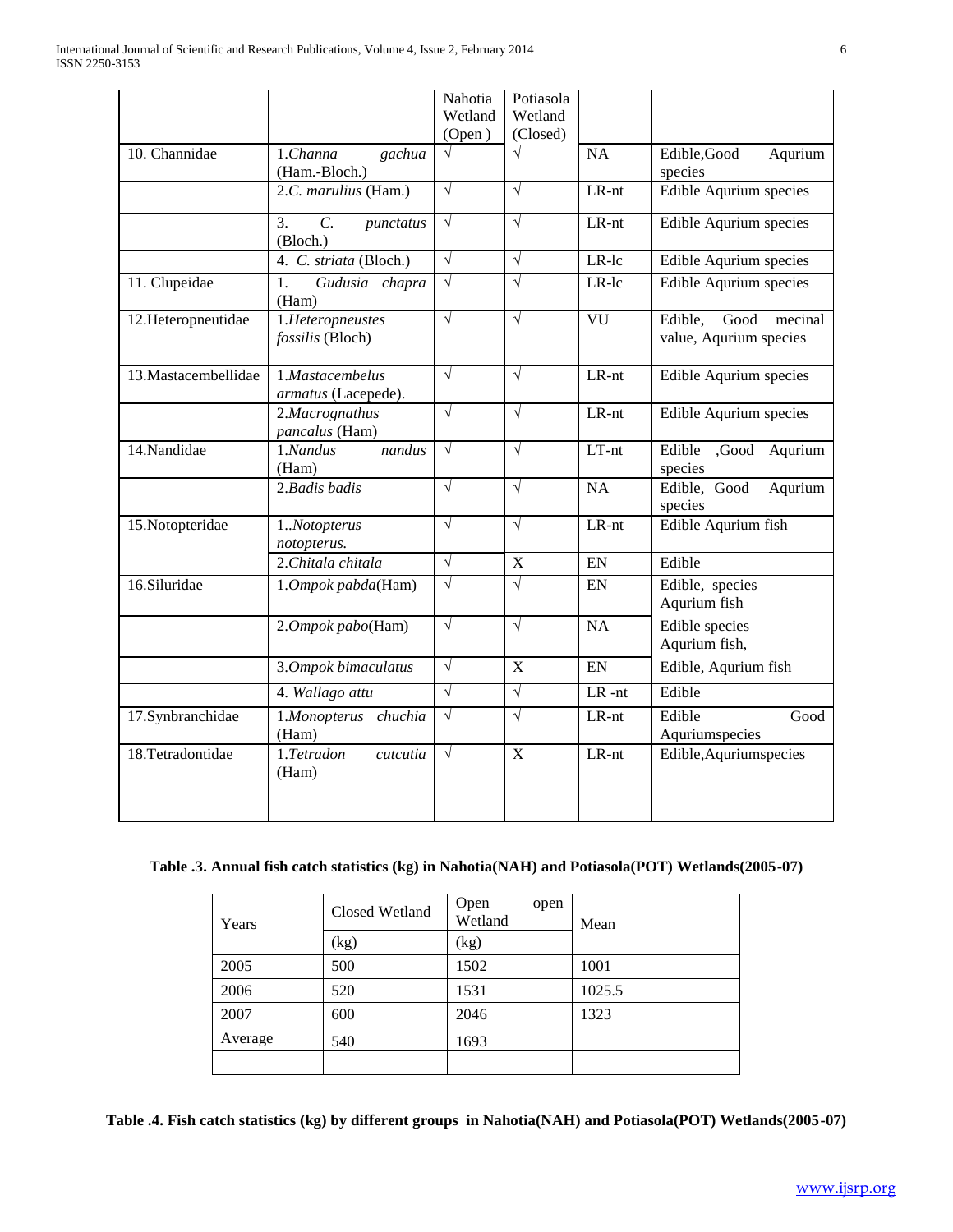|                     | Closed Wetland | Open Wetland |
|---------------------|----------------|--------------|
| Carps               | 10             | 316          |
| Cat fishes          | 54             | 270          |
| <b>Mureles</b>      | 30             | 120          |
| <b>Feather Back</b> | 40             | 220          |
| Miscellaneous       | 216            | 577          |
| C.batrachus&        | 40             | 40           |
| H.pneuses fossilis  | 50             | 50           |
| Anabus              | 100            | 100          |
| Total               | 540            | 1693         |

# **Table 5. Energy Density of individual fish tissues (kcal/g).**

|                       | Individual |                          |                |                          |
|-----------------------|------------|--------------------------|----------------|--------------------------|
|                       | fish<br>in |                          | Individual     |                          |
|                       | Open       |                          | fish<br>in     |                          |
|                       | Wetland    |                          | Closed         | Density<br>Energy        |
| Species               | (kg)       | Enegy Density (kcal)     | Wetland(kg)    | (kcal)                   |
|                       |            | Consevation<br>Energy    |                | Energy Consevation       |
|                       |            | factors(5048g/cal)       |                | Factors (5048 g/cal)     |
| Catla catla           | 70         | 35336X10 <sup>4</sup>    | $\mathbf{0}$   | $\boldsymbol{0}$         |
| L. rohita             | 60         | 30288X10 <sup>4</sup>    | $\overline{0}$ | $\Omega$                 |
| C.migrala             | 126        | 636048 $X10^4$           | $\mathbf{0}$   | $\Omega$                 |
| Common carps&Grass    |            |                          |                |                          |
| carps(exotic)         | 10         | 5048 X10 <sup>4</sup>    | 10             | 5048 X10 <sup>4</sup>    |
| L. gonius             | 50         | $2524 X10^5$             |                |                          |
| Cat fishes (dominated |            |                          |                |                          |
| by W.attu),           | 270        | 136296 X10 <sup>4</sup>  | 54             | 272592 X10 <sup>3</sup>  |
| Featherback           | 220        | 111056 X10 <sup>4</sup>  | 40             | 20192 X10 <sup>4</sup>   |
| Channa striatus       | 40         | 20192 X10 <sup>4</sup>   | 10             | 5048 X10 <sup>4</sup>    |
| C. puncatus1          | 30         | 15144 X10 <sup>4</sup>   | 10             | 5048 X10 <sup>4</sup>    |
| Channa muralus        | 50         | $2524 X10^5$             | 10             | 5048 X10 <sup>4</sup>    |
| H.fossilis            | 50         | $2524 X10^5$             | 50             | $2524 X10^5$             |
| C.batrachus           | 40         | 20192 X10 <sup>4</sup>   | 40             | 20192 X10 <sup>4</sup>   |
| Anabus                | 100        | $5048 X10^{4}$           | 100            | 5048 X10 <sup>5</sup>    |
|                       |            |                          |                |                          |
| Miscellaneous         | 577        | 2912696 X10 <sup>3</sup> | 216            | 1090368 X10 <sup>4</sup> |
|                       | 1693       | 8546264 X10 <sup>3</sup> | 540            | 272592 X10 <sup>4</sup>  |

**Table 6. Summary of the physicochemical charecterstics of water of the closed and open Wetlands (January 2005 – December 2007).**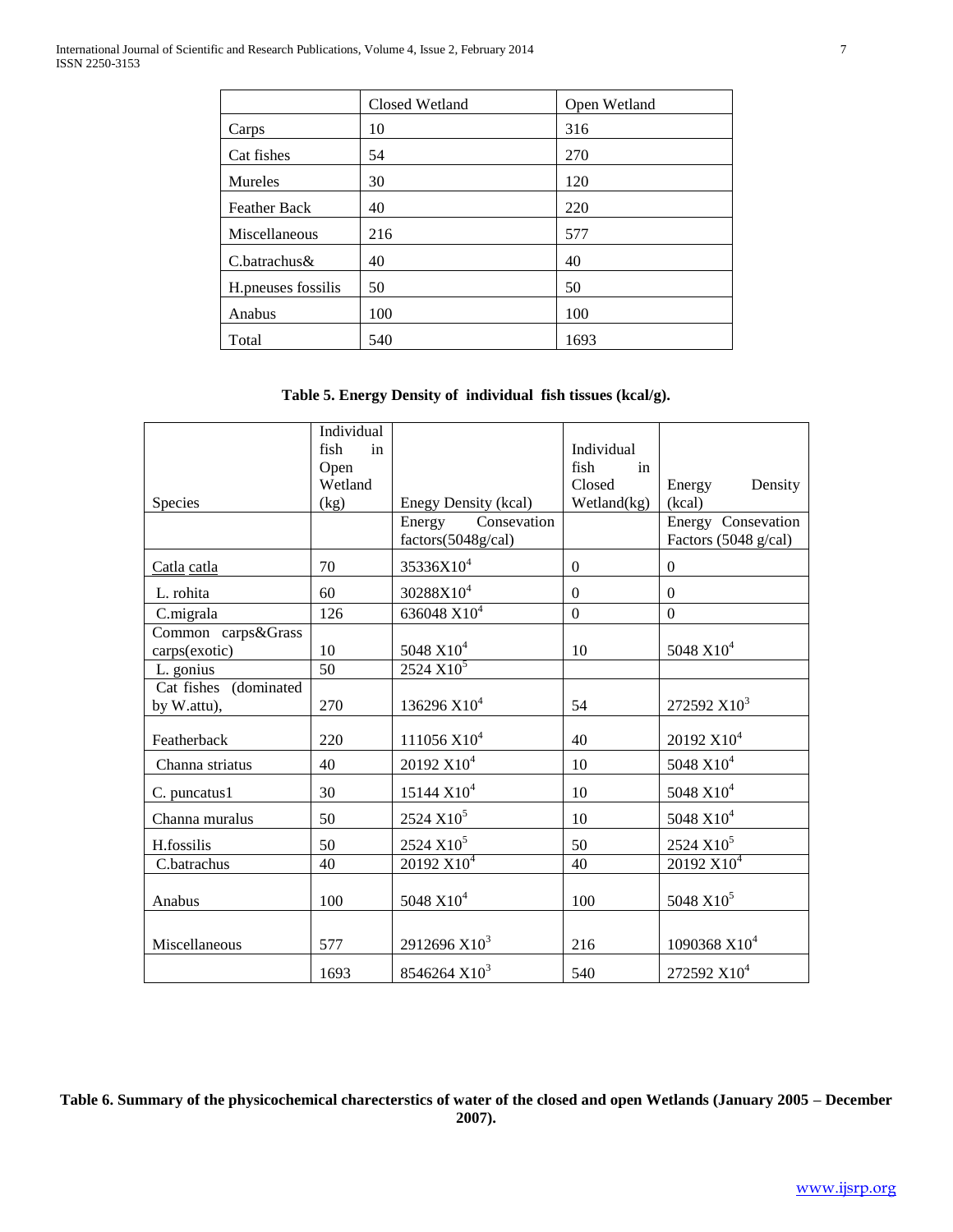| Characteristics of water | Wetlands           | Range          | Mean  |
|--------------------------|--------------------|----------------|-------|
| DO(mg/l)                 | Open beel          | $7.5 - 10$     | 8.41  |
|                          | Closed Beel        | $6.49 - 10.03$ | 8.23  |
| pH                       | Open beel          | $6.30 - 7.7$   | 6.9   |
|                          | <b>Closed Beel</b> | $5.6 - 7.2$    | 6.8   |
| Hardness (mg/l)          | Open beel          | $18 - 50$      | 35    |
|                          | Closed Beel        | $15 - 35$      | 23.1  |
| Free co <sub>2</sub>     | Open beel          | $0.5 - 2.8$    | 1.5   |
|                          | <b>Closed Beel</b> | $0.5 - 2.7$    | 1.34  |
| Temperature Oc           | Open eel           | $7 - 23$       | 17.9  |
|                          | Closed eel         | $7 - 24.5$     | 18.18 |
| Air Temperature Oc       | Open beel          | $9.8 - 33.8$   | 28    |
|                          | Closed Beel        | $9 - 33.5$     | 26.8  |
| Turbidity (NTU)          | Open beel          | $18 - 50$      | 28    |
|                          | Closed Beel        | $18 - 50$      | 26.8  |



**Fig.1. Status of the Ichthyospecies of the Nahotia (Open Beel) and Potiasola (Closed Beel) wetlands. Critical Endangered (CR), Endangered (EN), Vulnerable (VU), Lower Rick near threatened (LR - nt), Lower Rick least concern (LR lc) and Not assessed (NA) (January 2005 –December 2007) .**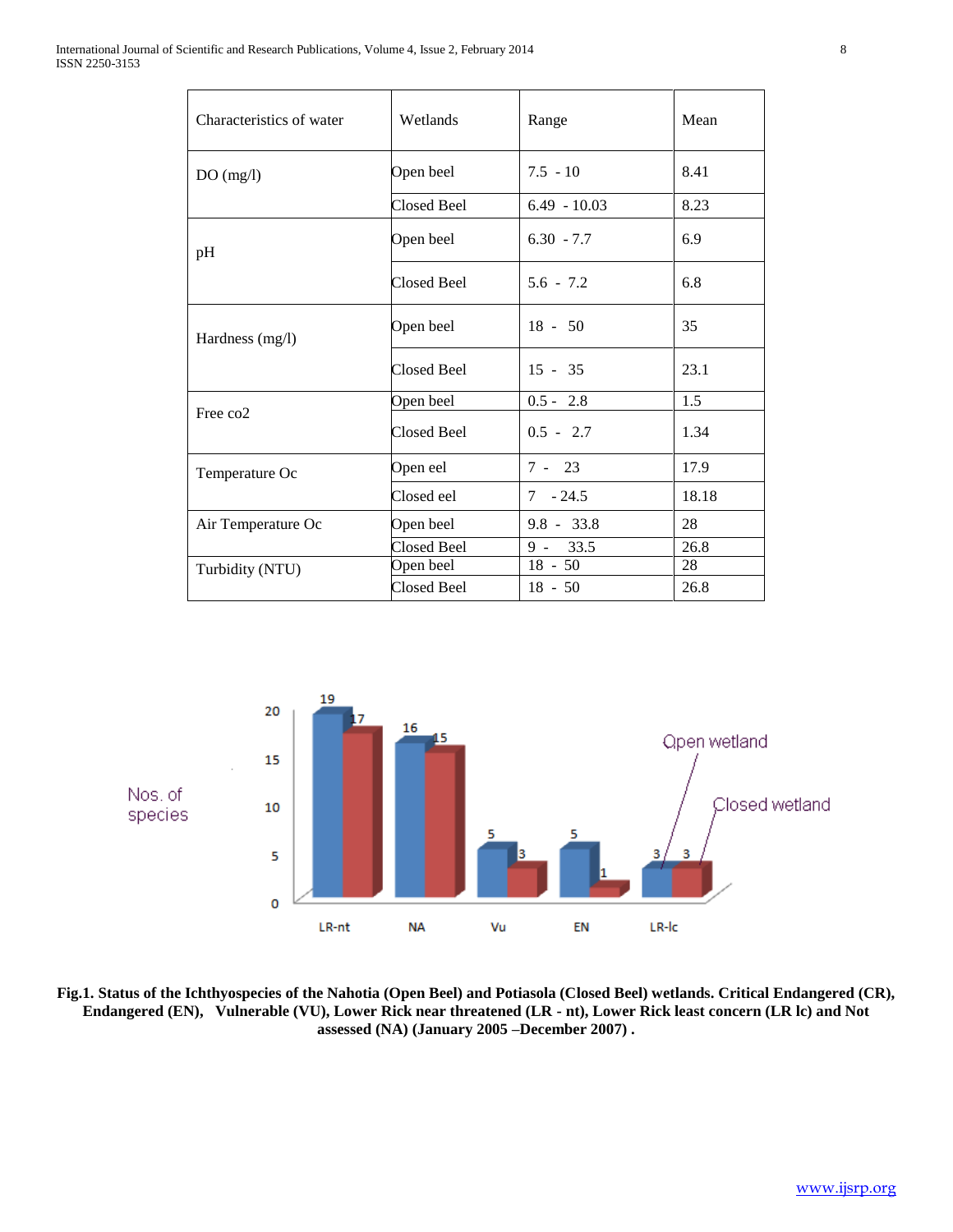

**Fig.2.Status of exotic species in closed and open Wetland (2005-07).**



**Fig.3. Fish composition in closed and open beel (2005-07).**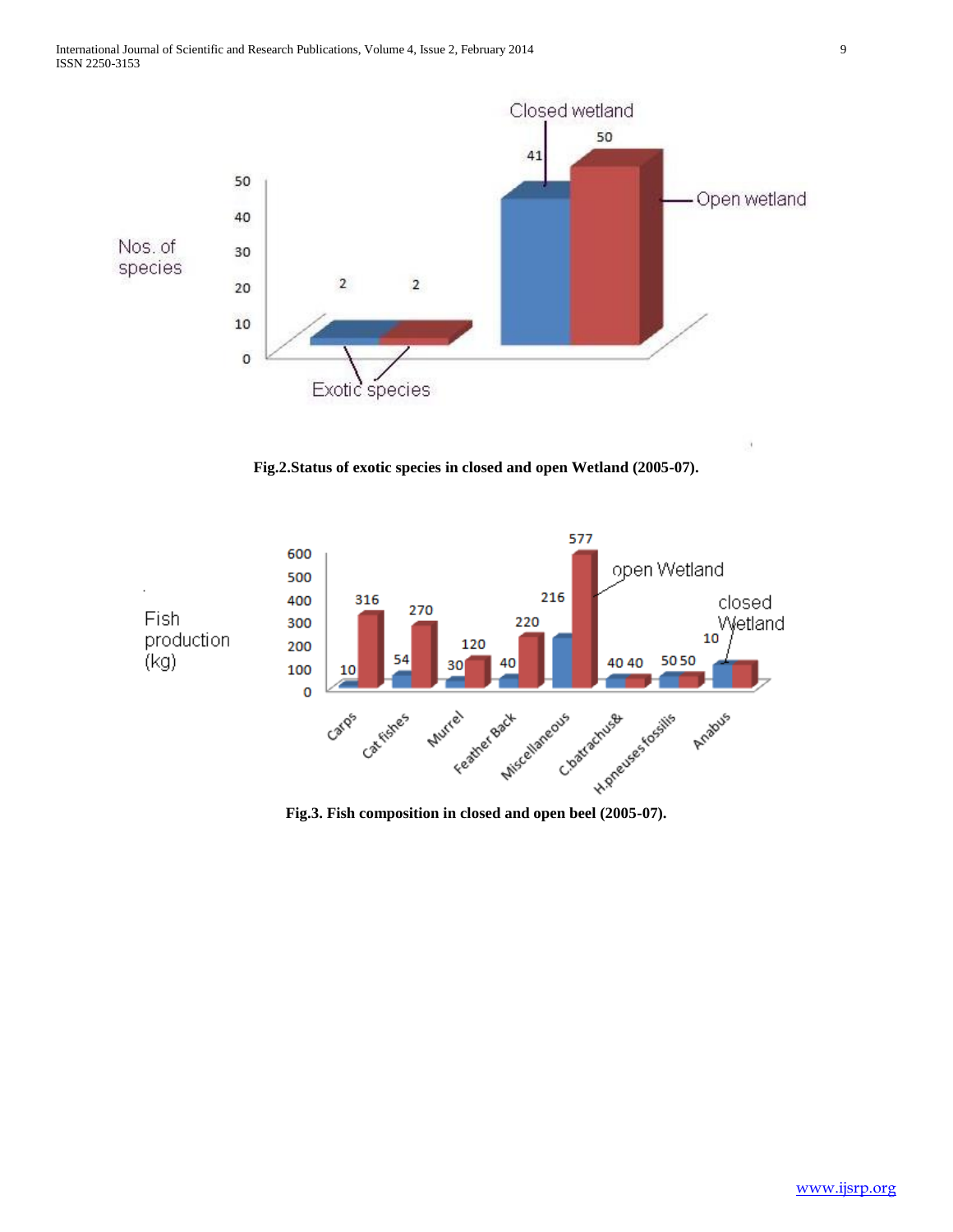

**Fig.4 : Location of the wetlands.**

#### **REFERENCES**

- [1] APHA, 1989.Standard Methods for the examination of water and waste water. 17th Edition. Washington, D.C.I 193 pp.
- [2] Abujam, S. K. S., G. Paswan, S. Dakua, A. K. Saikia (2012): Faunal diversity and ecological status of Maijan beel (Wetland). Fishing Chimes, 32(8): 43-48.
- [3] Acharjee, B., Choudhury, M., Dutta,A.&Goswami, U. C., Productivity and fishyield in the beels of lower Brahmaputra.Basin.Indian J. Fish., 45(4): 419-427.,(1998)
- [4] Acharjee, B., Dutta, A. &Choudhury, M.,Role of physico-chemical parameters in theevaluation of productivity of Dighalibeel,Assam.Environ. &Ecology, 17(2): 274-279.,(1999)
- [5] Agarwala, H. 1994. Endangered sport fishes of Assam. In: Threatened fishes of India, Dehadrai, P.V., Das, P. and Verma, S.R. (eds.) Nature Conservators, Muzzafarnagar, 4: 209-212 pp.
- [6] Annon, 1999. Fresh water fishes of India, report summary 1998,Zoos/ Print 14 (3): 1 – 27. Punmia , B.C. etal., 1988. Basic Civil Enginerings.
- [7] Bhattacharjya etal.1998. Occurrence, fishery and conservation status of the Barca snakehead, Channa barca (Hamilton-Buchanan) in Assam. J. Natcon., 10 (2): 185-194 pp.
- [8] Biswas,S.P. and Baruah, S.2000 . Problem and prospects for th development of fisheries in the Brahmaputra basin. In : Fish Germplasm

Inventory and Conservation in North East India. Pooniah, A.G. and Sarkar. U.K.(eds.), NBFGR,Lucknow.

- [9] Bordoloi, R. 2006 . Fish germplaasm inventory and conservation on the wetland of Assam (abst.).  $pp - 43$  , National seminar on Zoology for human welfare ,2nd fegruary,G.U. 2006 .
- [10] Bordoloi , R. 2007. Conservation of Wetland habitats to increase abundance of fish diversity in the wetland of Assam. 22 April 2007 , National seminar , a.s.c. pp- 19 (abst.)
- [11] Bordoloi , R .2008. Problem and prospects of the wetland in the Jorhat district, Assam (abst. ) , pp-63
- [12] Bordoloi, R.2008. Fish and fisheries of a closed and open type wetland of the Jorhat district, Assam (abst.), PP- 207, National seminar on Biodiversity & Human Welfare ,29 – 31 Dec. 2008,G.U.
- [13] Bordoloi, R. 2008. Exploration of fish fauna, fish production and habitat conservation of Nahotia and Potiasola wetland of Jorhat district, Assam. pp. 150 , proceedings of 53rd annual technical session ,journal of a.s.c..
- [14] Bordoloi 2010 : Comparative study on fish and fisheries between a closed and an open type wetlanfd of the Jorhat ,District ,Assam, Ph.D.Thesis .
- [15] Bordoloi, etal (2012) : Limnological study of a closed wetland Potiasola from Jorhat District ASSAM. J.Bio.Innov1(5),pp:132-141,2012 www.jbino.com ISSN 2277-8330 (Electronic).
- [16] Choudhury, M.1987. An analysis of fish catch statistis in Dhir beel, Assam:Workshop on Development of beel of fishery in Assam, Assam Agri. Univ.:47 -69 pp.